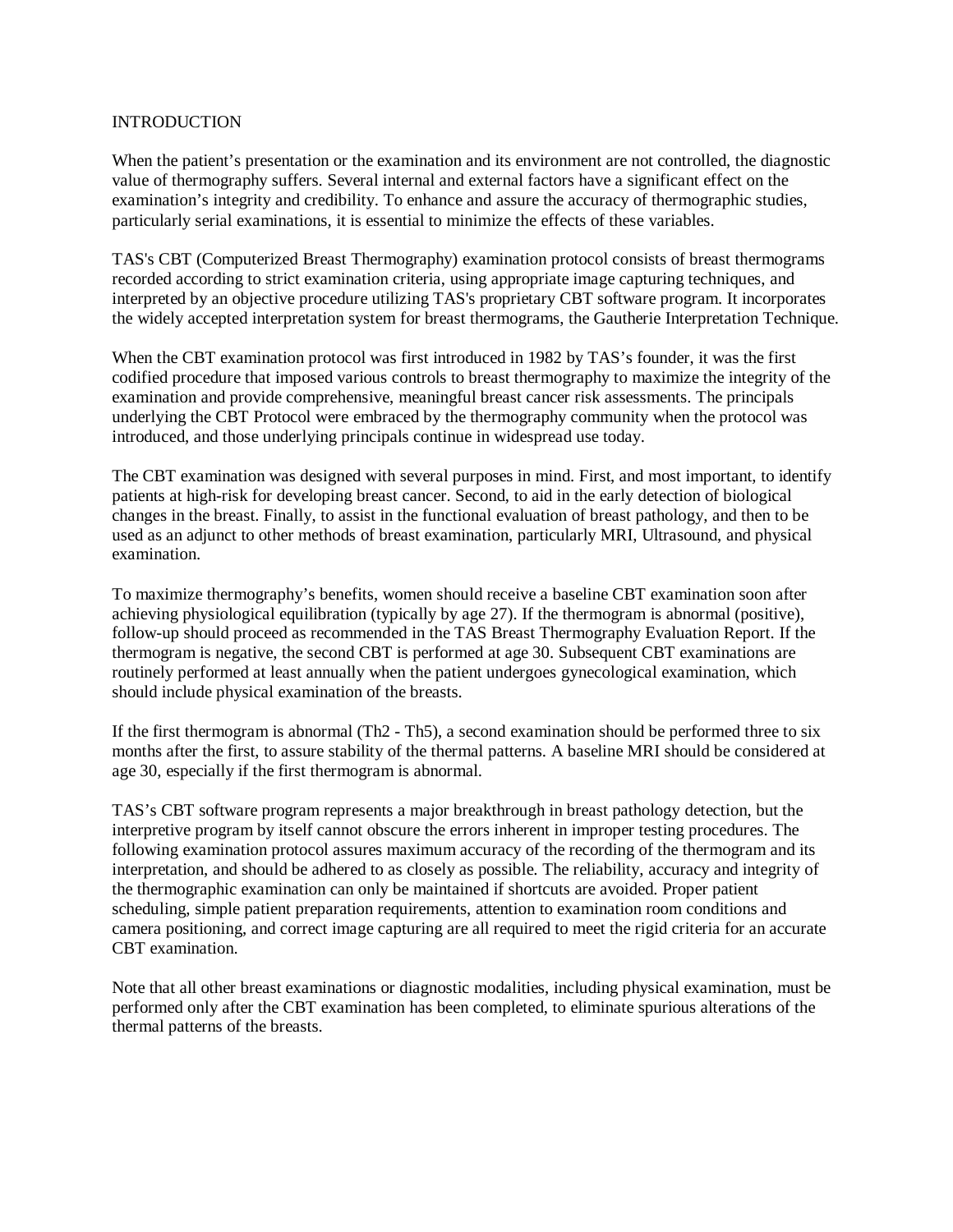# CLINICAL LAYOUT

Relatively small areas are required for patient cooling and evaluation; a typical examination room has proven to be generally acceptable. Sources of heat or cold which significantly affect the ambient environment of the cooling and examination rooms should be eliminated. High energy lights or office equipment, warm window areas, or drafts caused by heating or cooling equipment should be particularly avoided. If more than one room is used for cooling and/or examination, the rooms must be maintained at the same temperature, and transition from the cooling area to the examination room should be performed as quickly as possible.

The temperature of the cooling/examination room should be 68°F - 72°F. Note that temperature stability, not just the absolute temperature, is important. Thermograms performed in environments below 66°F or above 74°F are unsuitable for interpretation under the CBT requirements.

# PATIENT PHYSICAL PROFILE

Proper patient scheduling and preparation prior to the test are necessary to assure adherence to the CBT requirements.

The phase of the patient's menstrual cycle at the time of the thermography examination is of particular importance. Hormonal changes during the menstrual cycle produce changes in the thermal characteristics of the breasts, which can result in serious errors. Examinations performed during pregnancy or these times should be rejected as unsuitable for interpretation.

Estrogen dilates blood vessels, so the patient's estrogen level can have a profound affect on the thermal visualization of the breast's underlying vascularity, resulting in misleading examination data. Estrogen level is significantly elevated during the week following menstruation; consequently, the CBT examination should not be performed during days seven through 14 of the patient's menstrual cycle. The ideal time period is from ovulation to the onset of menstruation.

To reduce inaccuracies which might result from alterations in thermal signs due to the effects of Circadian Rhythm, the CBT examination should be performed in the morning hours.

Illnesses, with or without temperature elevation, may alter the normal thermal characteristics of the breasts; thus, patients suffering from colds, influenza, etc. should not be scheduled for a CBT examination.

#### PATIENT PRE-EXAMINATION PREPARATION

Patients must be instructed to follow the required CBT protocol prior to the test. These requirements have been established to maximize the accuracy of the test by eliminating various factors which could alter the thermal characteristics of the breasts.

Alcoholic beverages, coffee, tea or colas containing caffeine should not be consumed for twelve hours prior to the test. Hot or cold beverages should be avoided for at least one full hour before a CBT examination is performed.

If possible, aspirin, pain medications, vasodilators/constrictors and/or other similar medications should be avoided for 24 hours prior to the test.

Cigarettes should not be smoked for two hours prior to the CBT examination.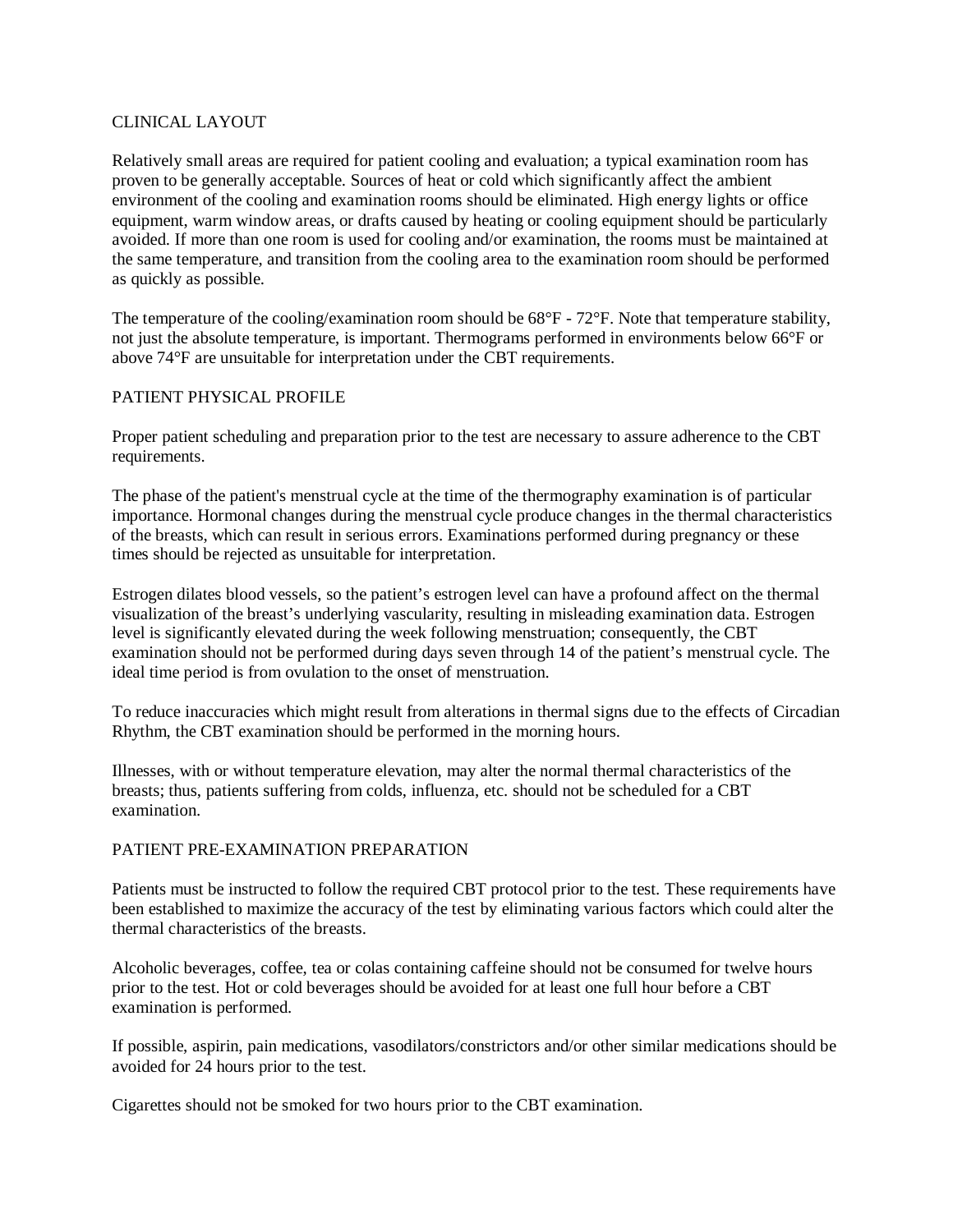The CBT examination should not be scheduled within two weeks after the patient has been subjected to sunburn. Lotions or ointments should not be applied to the breasts for 24 hours prior to the test.

Physical exercises that might affect breast circulation should be avoided for 24 hours prior to the CBT examination.

## CBT PATIENT COOLING (EQUILIBRATION)

Thermal equilibration is the process under which the patient's skin achieves thermal stability in a temperature-stabilized environment. Although sometimes required to increase the skin temperature, it is generally a cooling procedure. A ten to fifteen minute period of thermal equilibration is absolutely essential to the accuracy of the thermographic examination. Please, no shortcuts here - proper equilibration cannot be overlooked or avoided!

Static and Fan cooling are two methods used in the cooling of patients. Fan cooling should be avoided in favor of the more acceptable static cooling, as fan cooling has increased potential for both asymmetrical cooling and over-cooling.

1. Static Cooling: The patient disrobes from the waist up with her hands placed slightly above her hips and with the arms held away from the body. This position is maintained for ten minutes minimum with the patient either standing, or seated on a stool. Cooling for less than ten minutes invalidates the CBT examination.

2. Fan Cooling: The patient disrobes from the waist up, stands five to six feet from a slowly rotating 20" area fan, and is then positioned such that the air-flow from the fan is directed at the sternum. The air flow direction is important to avoid asymmetric cooling. Cooling time using this method should be approximately two minutes; at, or before this time, the nipples usually become erect. Note that asymmetrical cooling yields thermal asymmetry, while over-cooling causes unstable thermal patterns on the breasts.

It is extremely important that the breasts are not touched during the cooling period by either the patient or examiner.

#### PEFORMING THE EXAMINATION

Patients are scheduled so as to conform to the requirements of the test (i.e., proper phase of menstrual cycle, etc.) and are informed, prior to the scheduled examination, of the preparations required for the examination.

When the patient arrives for her examination, she is asked to disrobe from the waist up, assume the position appropriate to the cooling method being utilized, and undergo equilibration. Following the cooling procedure, the thermogram should be recorded in accordance with instructions and training.

### INTERPRETING THE THERMOGRAMS

Analyzed properly, breast thermography can make a significant contribution to the overall evaluation of possible breast pathology. The information provided by the CBT regarding the thermovascular patterns and gross thermal abnormalities will inform the clinician which patients require more careful and continued evaluation. Proper interpretation of breast thermograms is difficult.